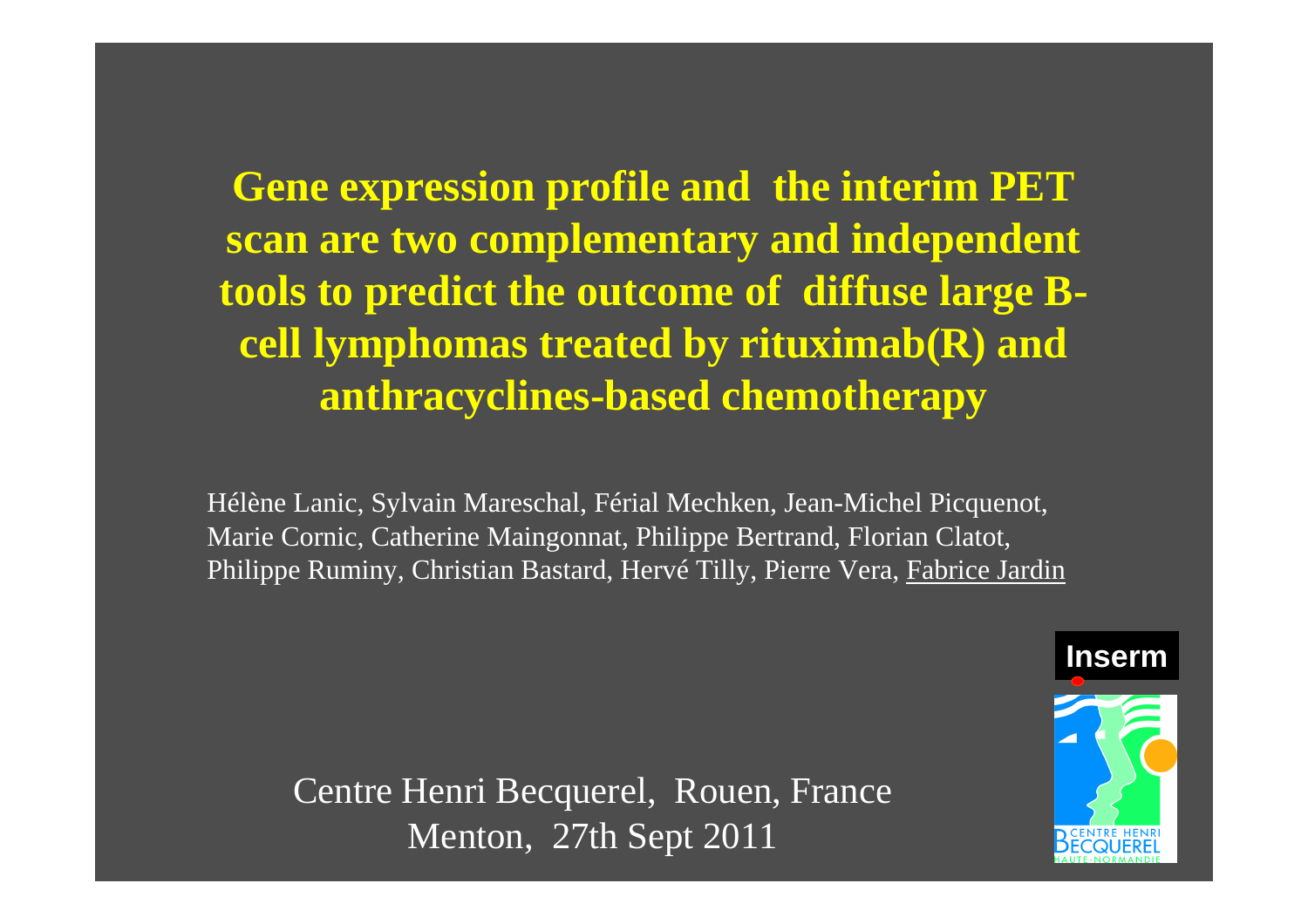# GCB /ABC signature : a well recognized prognosis factor

#### **WHO classification of DLBCL**

#### **Classifications**

#### **DLBCL, not otherwise specified (NOS)**

Common morphologic variants

Centroblastic

Immunoblastic

Anaplastic

Rare morphologic variants

Molecular subgroups

Germinal center B cell-like (GCB)

Activated B cell-like (ABC)

Immunohistochemical subgroups

**CD5-positive DLBCL** 

Germinal center B cell-like (GCB)

Nongerminal center B cell-like (non-GCB)

Diffuse large B-cell lymphoma subtypes



*Lenz et al. NEJM 2008*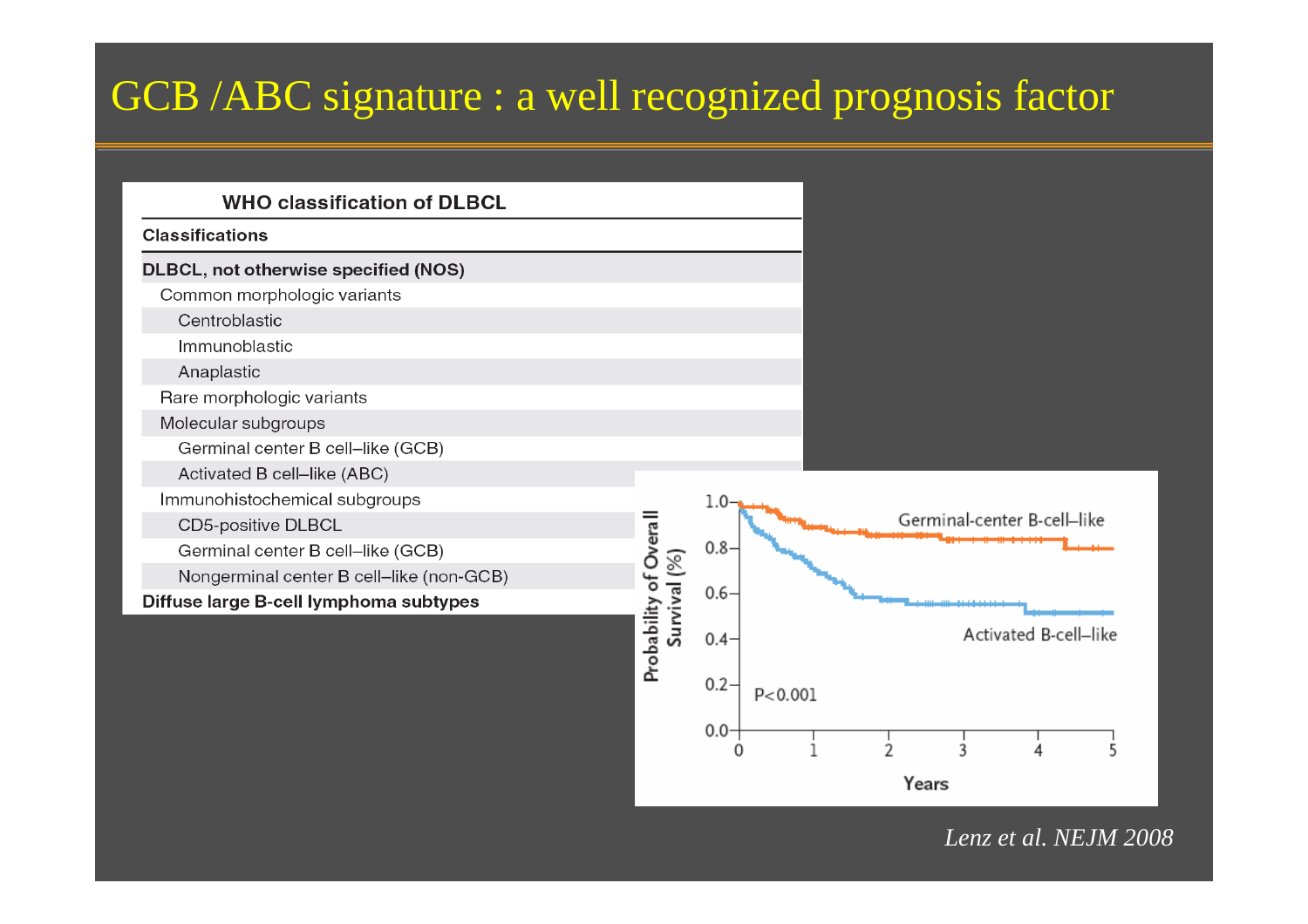

( 1) To determine the relationship between gene expression profiles, Glucose transporter gene expression and PET scan features (SUV max base line)

(2) To determine the respective prognosis value of GCB /ABC subclassification and interim Pet assessed by semiquantitative method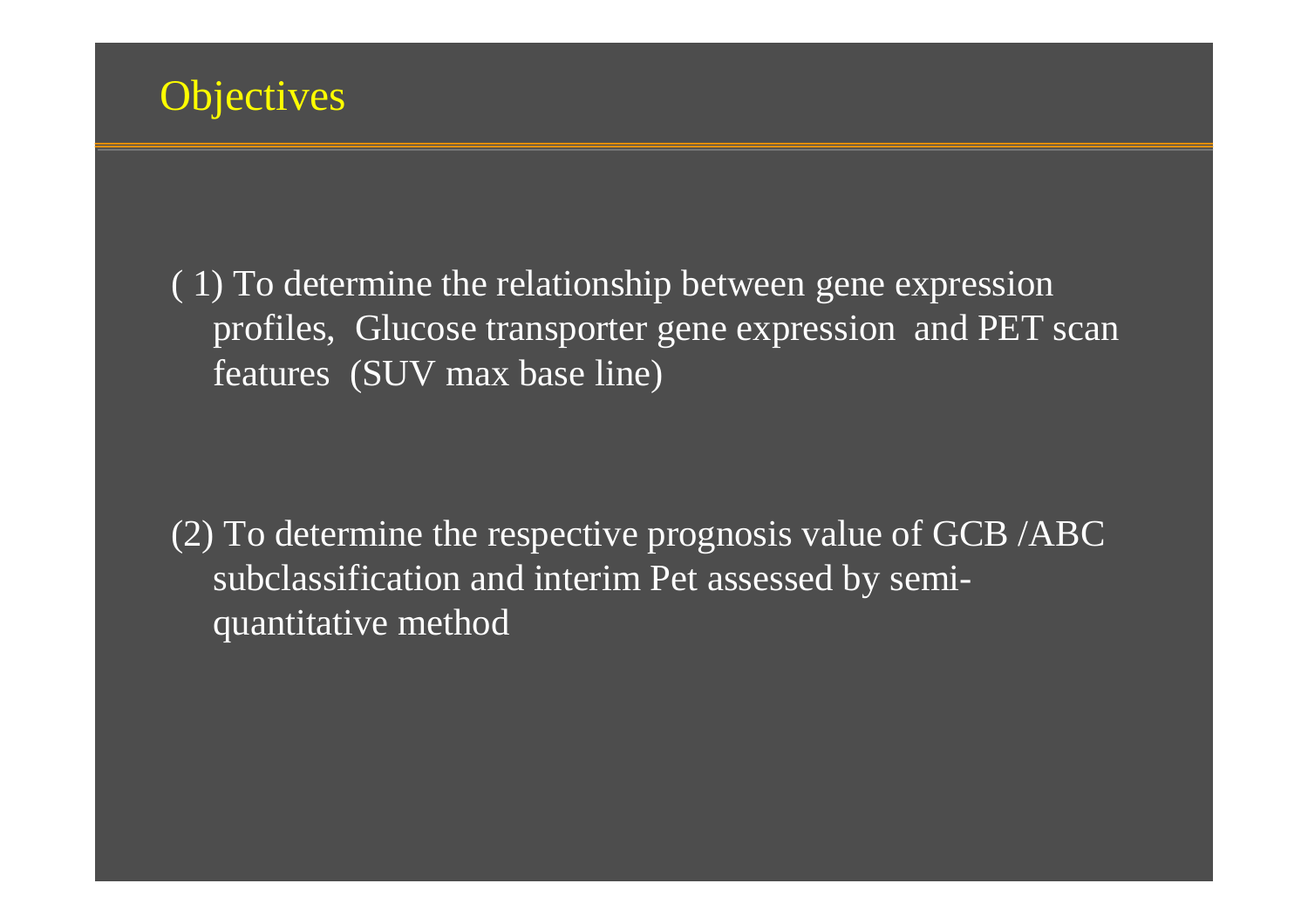## Patients and methods

- 57 cases treated by CHOP/CHOP-like+R
- PET scan results at diagnosis (SUVmax), following 3/4 cycles of chemotherapy (interim PET) and at the end of treatment (final PET)
- Expression profile of 18 genes related to GCB/ABC signatures
- Expression of 5 genes coding for glucose transporters (GLUT)
- GCB / non-GCB phenotype assessed by immunohistochemistry (IHC) according to Hans algorithm.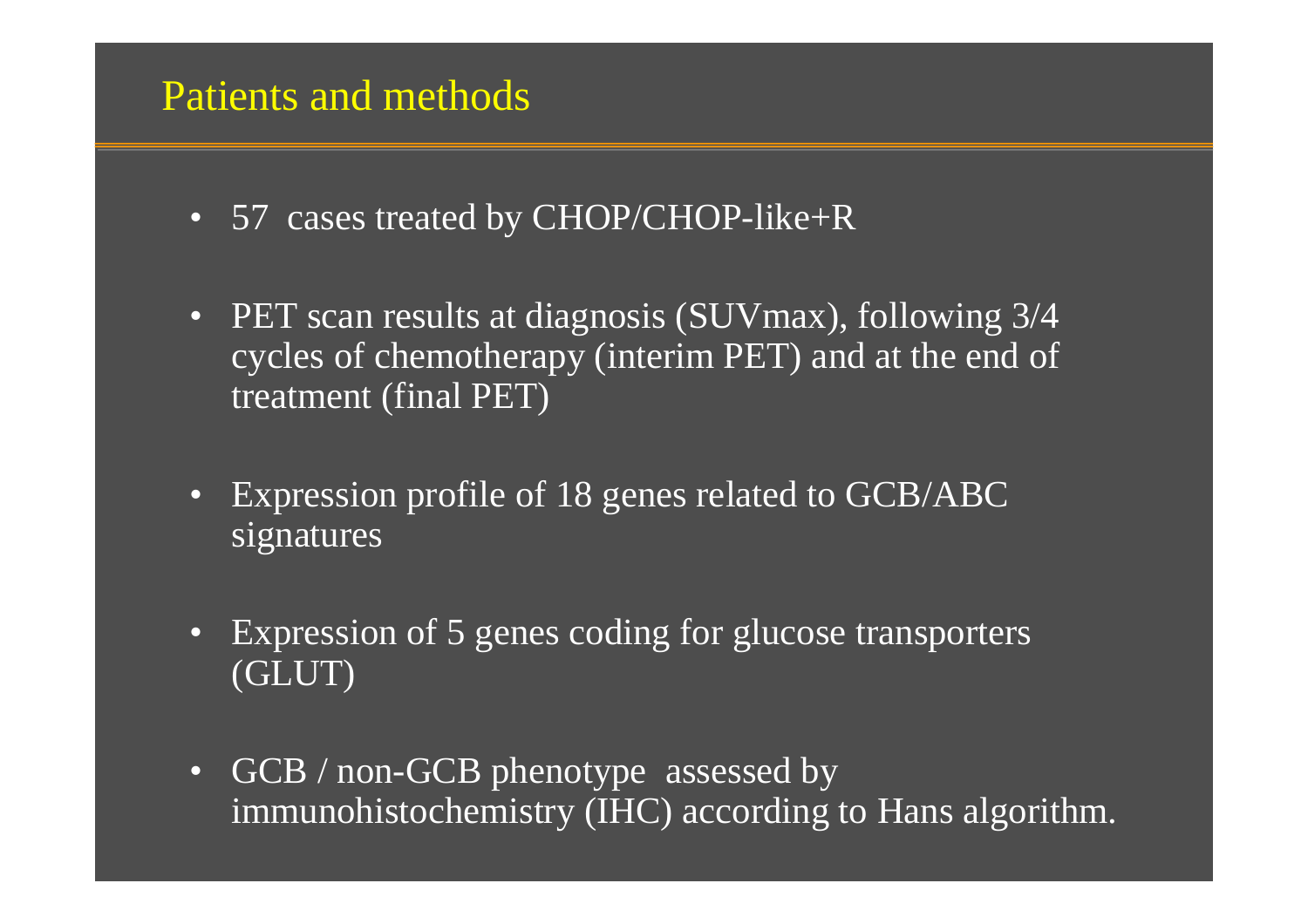# GCB / ABC subclassification with DASL technology

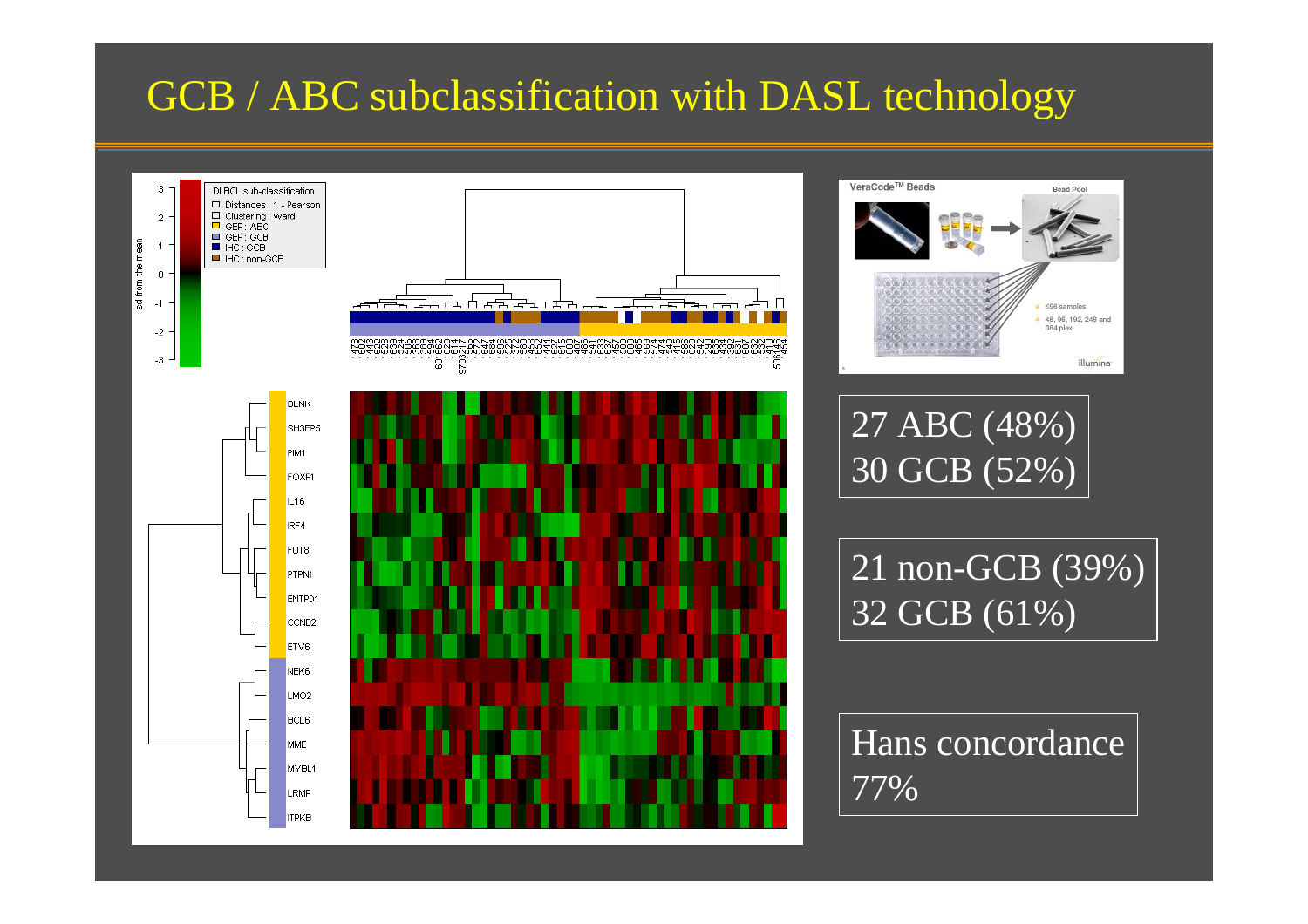# GCB/ABC subtype and SUV max at baseline

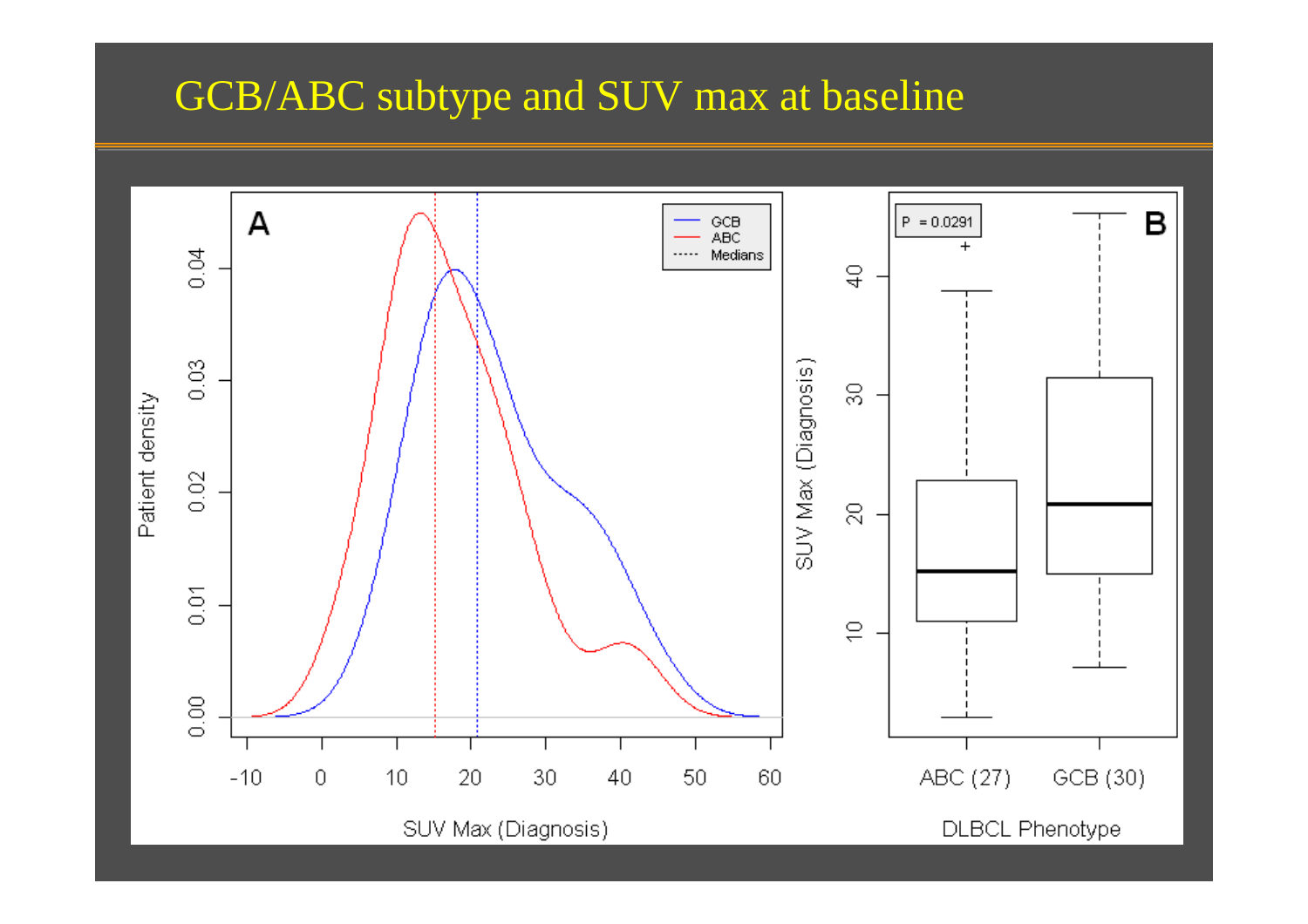## **Survival according GCB/ABC classification**



#### ABC/GCB

## Non-GCB/GCB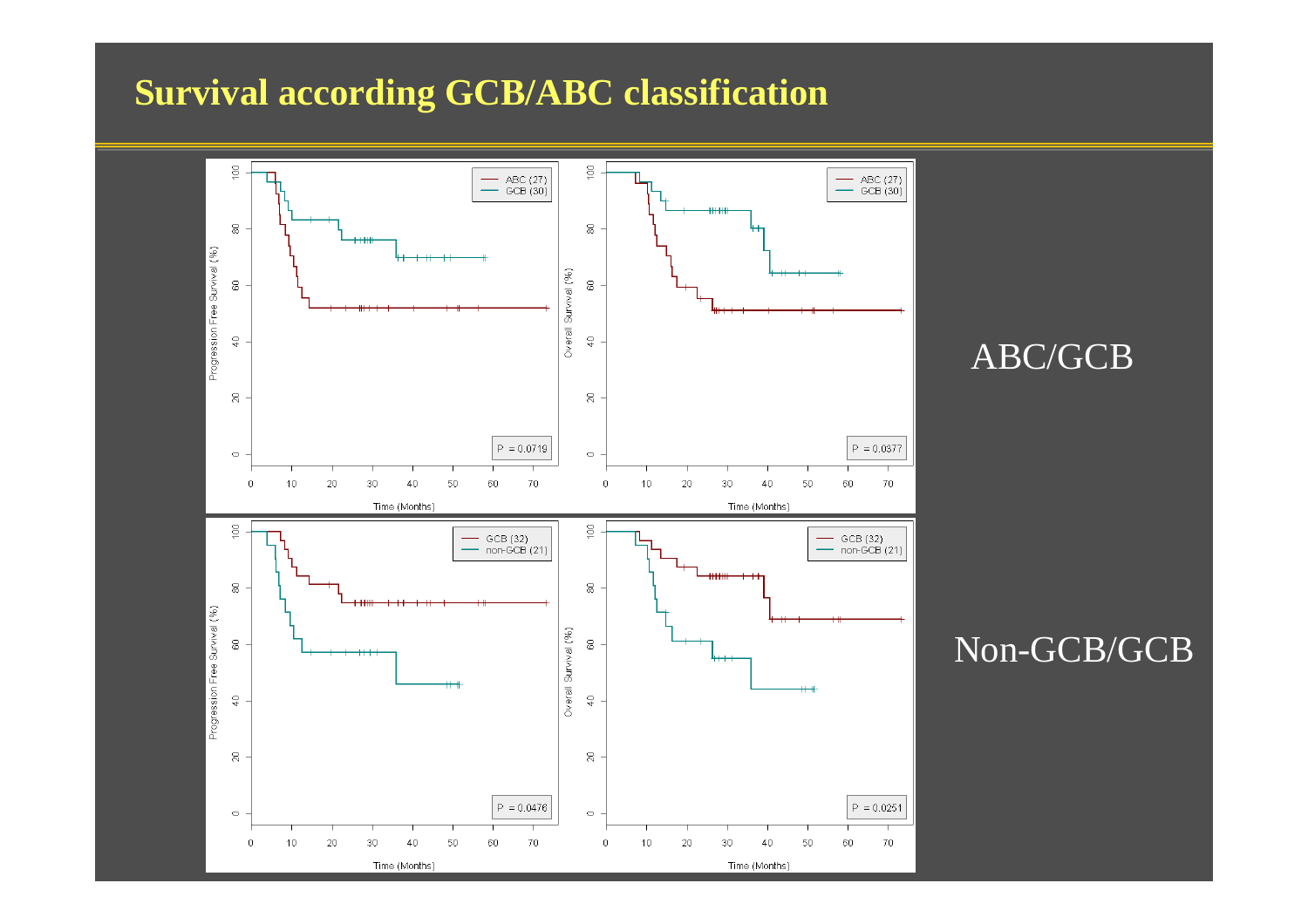### **Survival according Interim-Pet (Delta SUV < or > 70%)**



Fast responders (delta  $SUV > 70\%$ : 36 (80%) Slow responders (delta SUV < 70%: 9 (20%)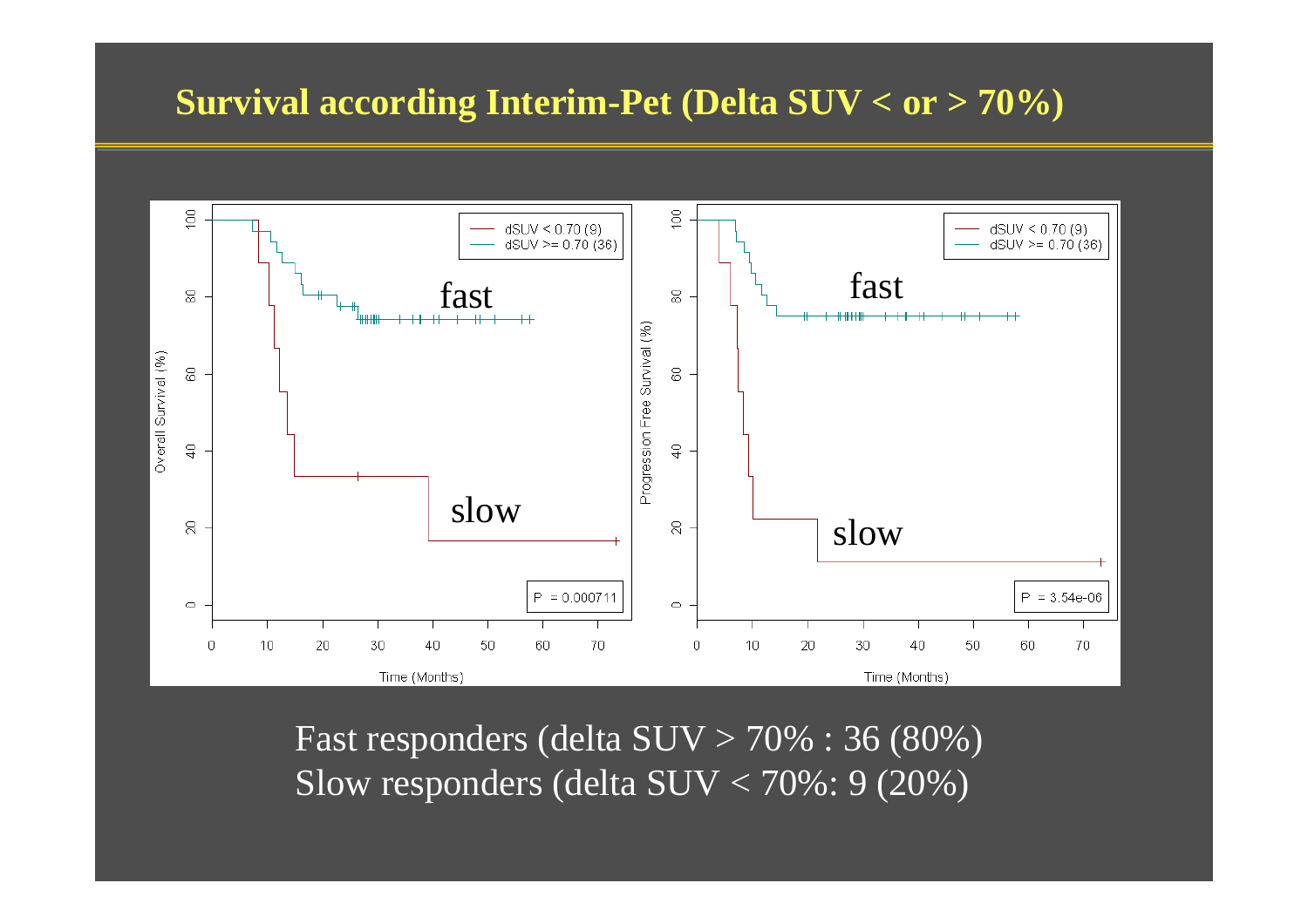### **Fast responders and GCB/ABC subtypes**

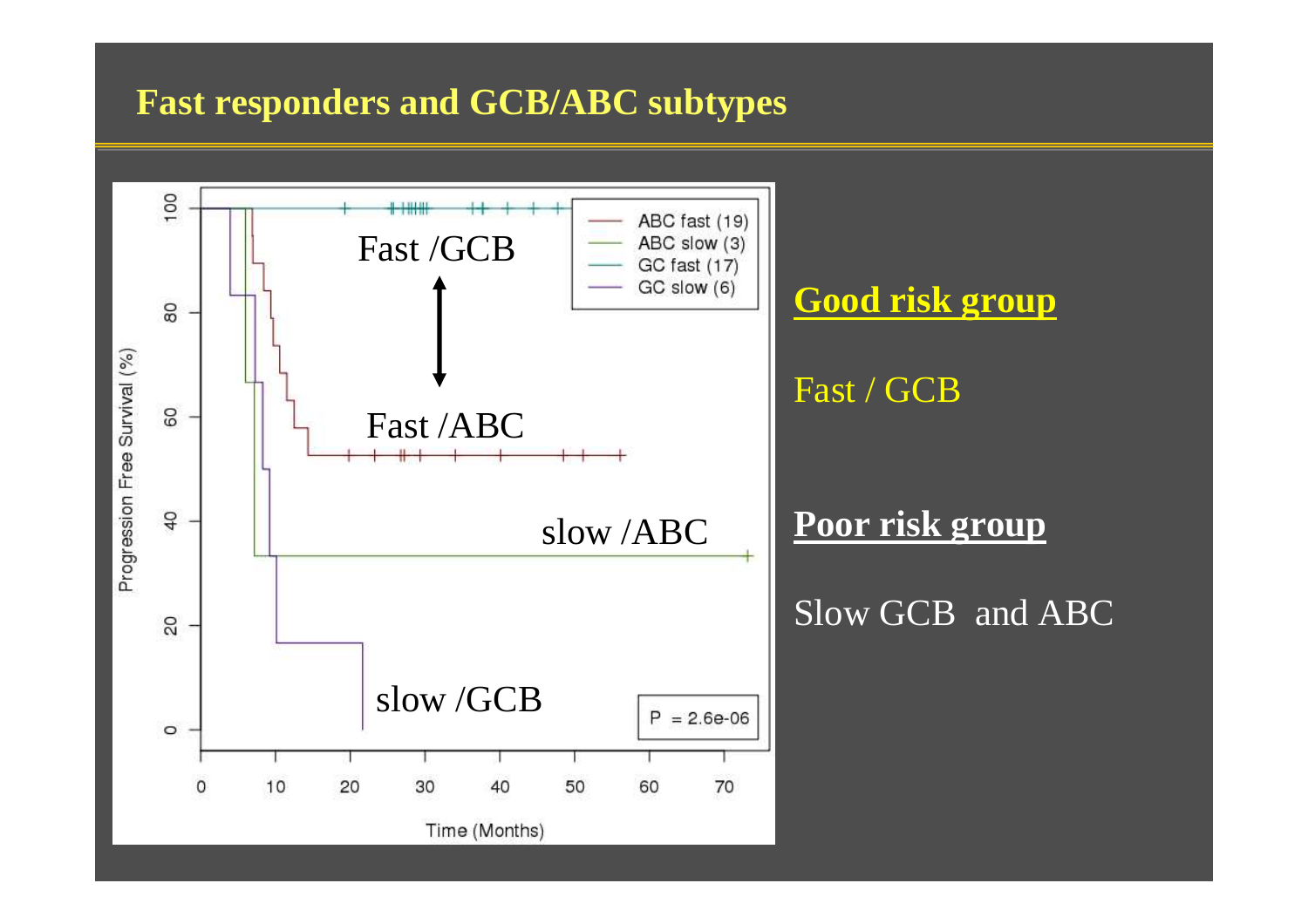> interim PET scans (slow/fast), > phenotype (GCB/ABC subtypes) > age-adjusted IPI (aaIPI)

aaIPI (HR = 7.1, CI 95% of 1.4-35.3%,  $p = 0.017$ )

GCB/ABC subgroups ( $HR = 5.2$ , CI 95% of 1.6-16.7%,  $p = 0.006$ )

slow/fast responders (HR =  $0.1$ , CI 95% of 0.03-0.3%, p < 0.001)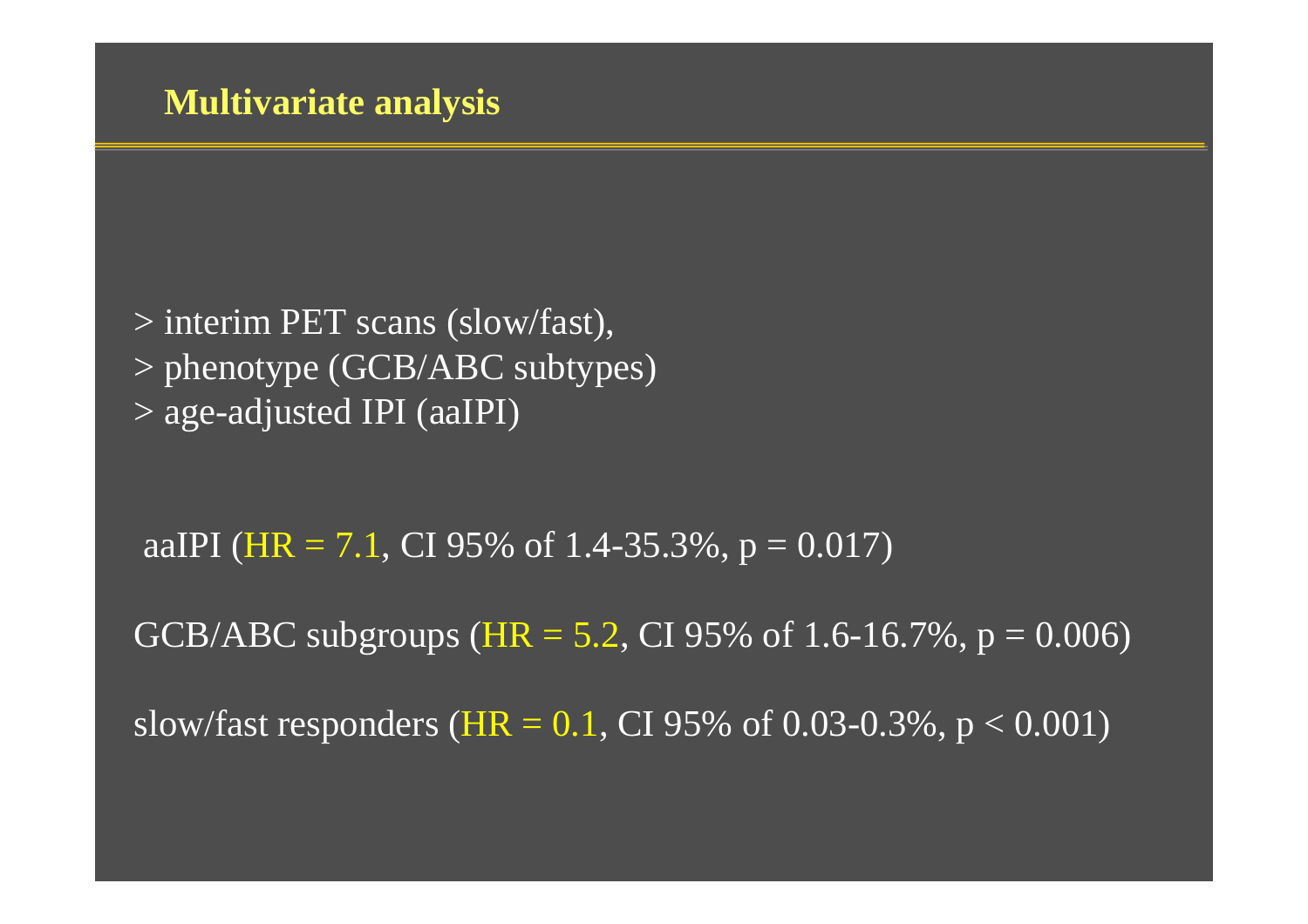# Overall survival according aaIPI/GCB-ABC/ interim-Pet



### Prognosis Score

- 1. IPIaa (0-1/2-3)
- 2. GCB/ABC
- 3. Slow/fast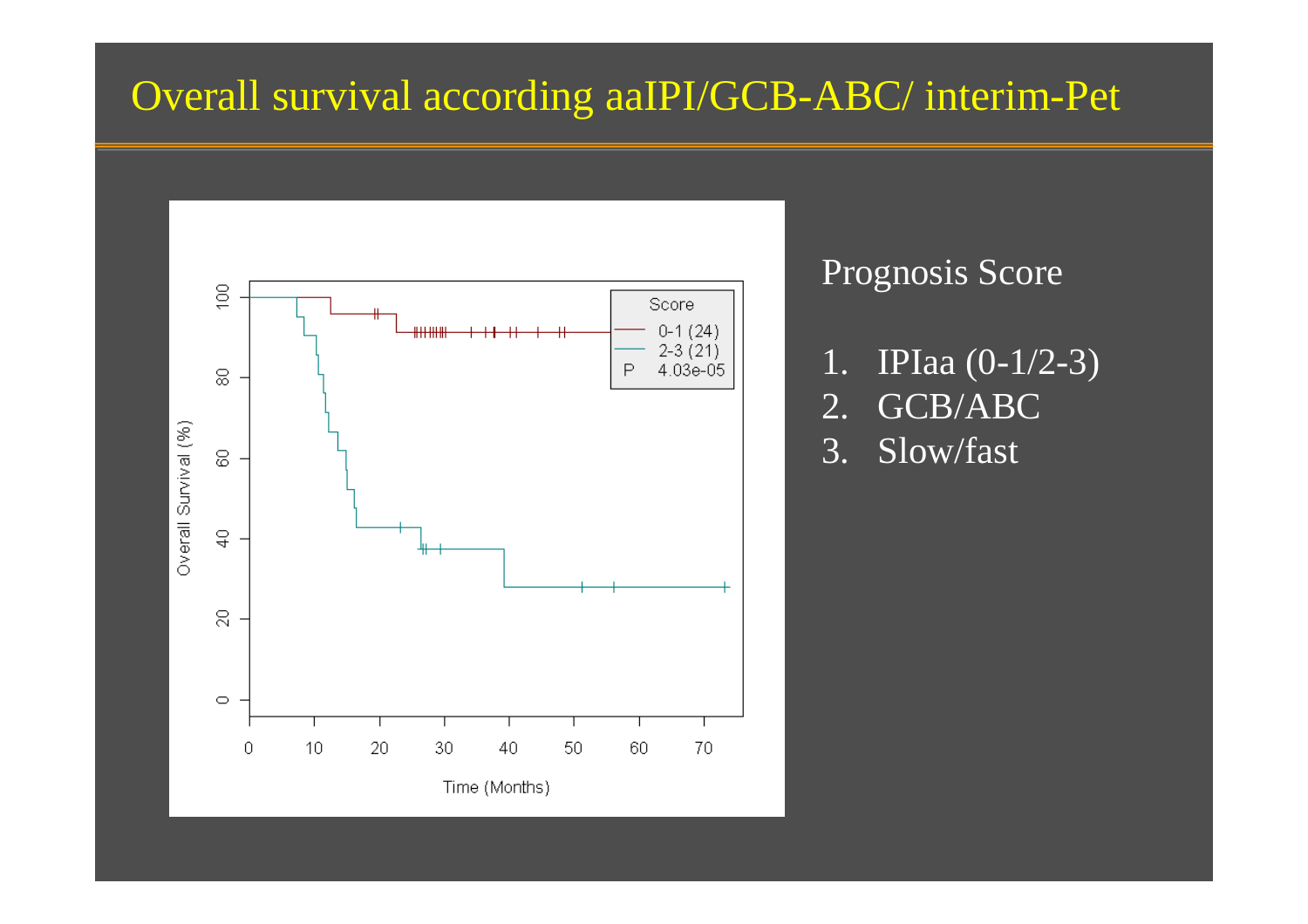## Practical conclusion